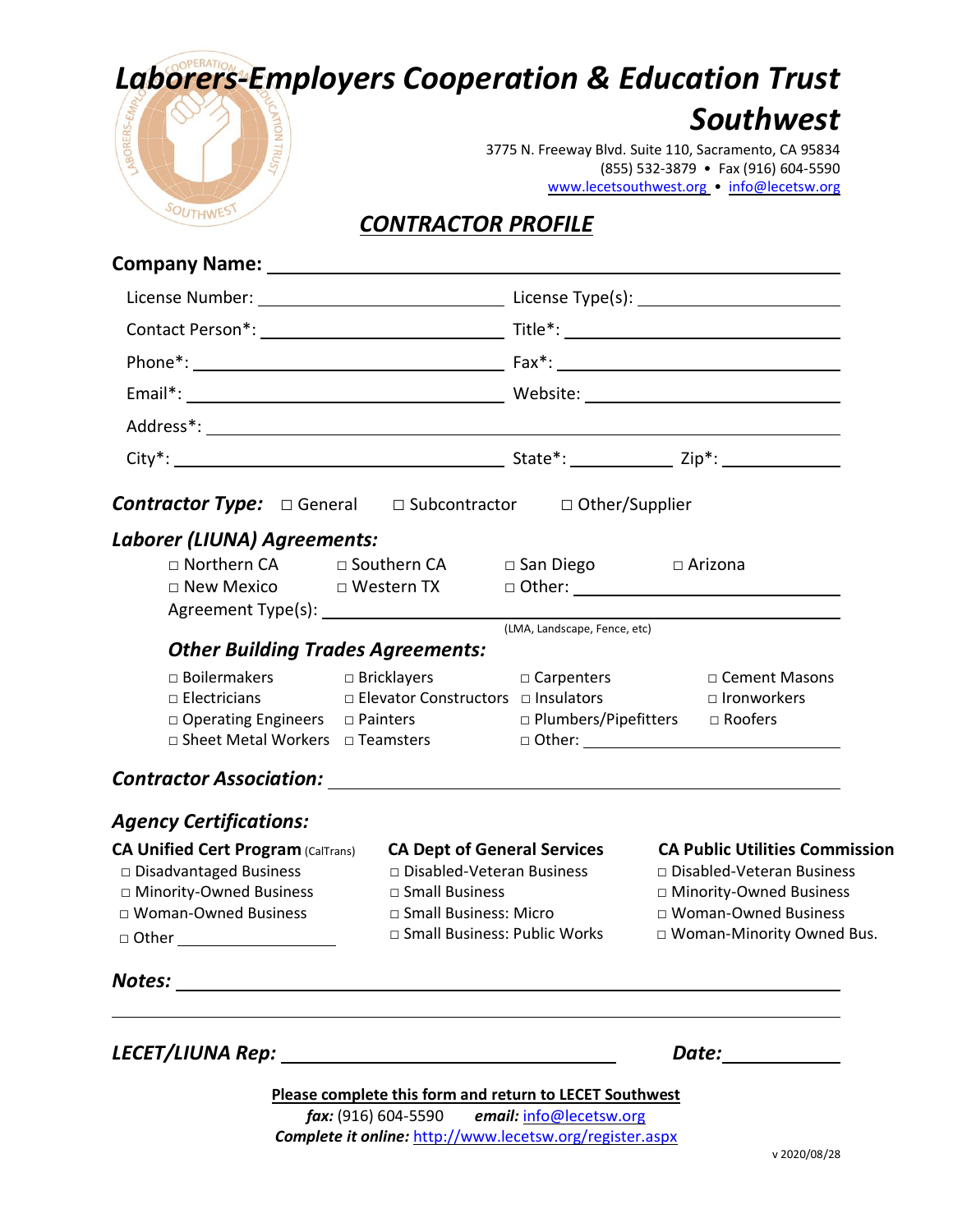## **WORK LOCATION**

Mark each area where your company is willing to bid or perform work.

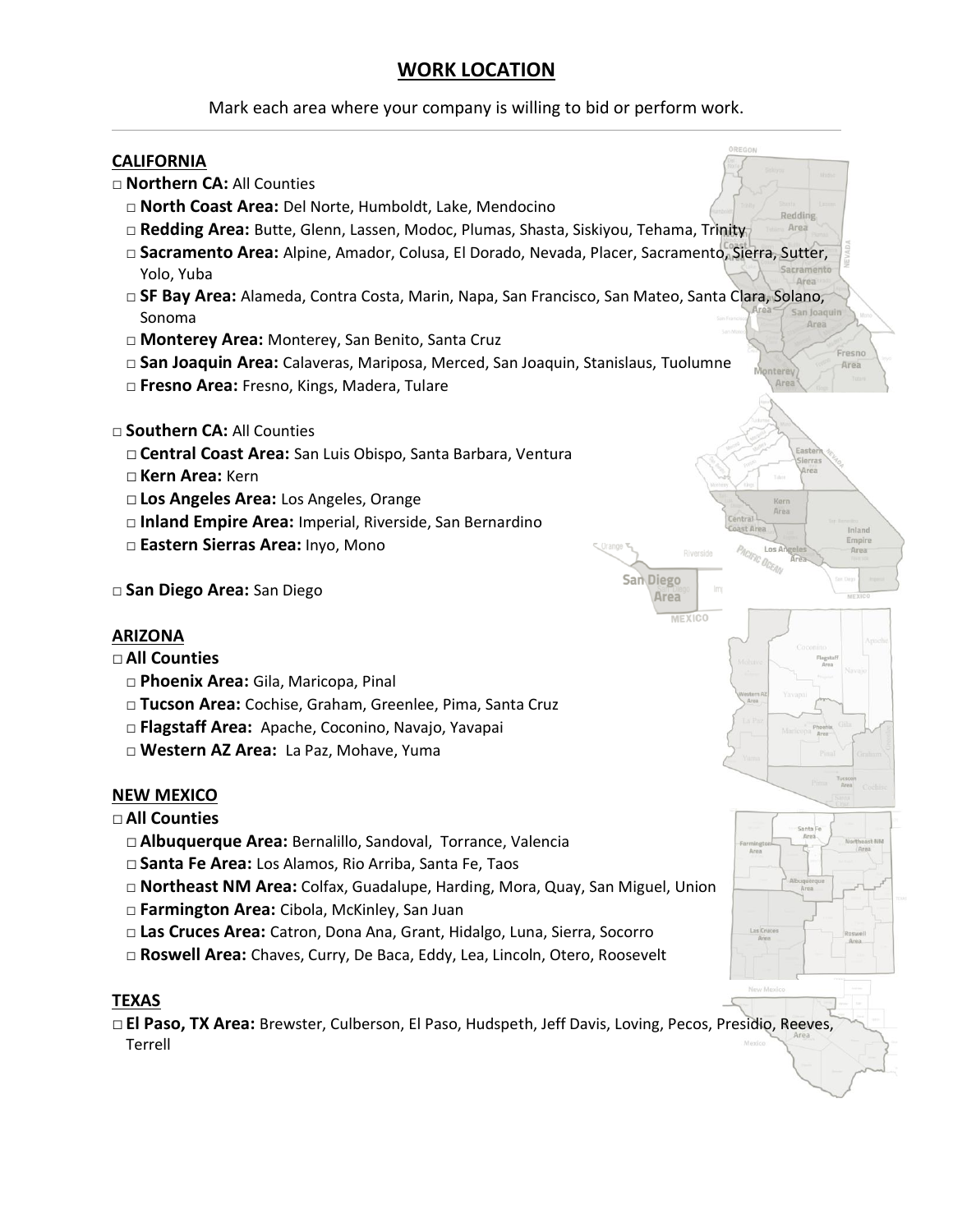## **SCOPES OF WORK**

### **General Contractor Categories:** If your company operates as a general contractor, select the appropriate category(s).

- □ Building General □ Commercial/Office □ Educational  $\Box$  Healthcare  $\Box$  Industrial
- □ Construction Manager  $\Box$  Residential □ Tenant Imp./Renovations
- □ Tilt-Up
- □ Bridges/Structures

**Division 09: Finishes** □ Flooring Treatments □ Painting and Coating □ Plaster/Drywall □ Acoustical □ Fireproofing □ Gypsum  $\Box$  Lath

□ Metal Framing □ Terrazzo Flooring □ Wall Coverings **Division 10: Specialties**

□ Pest Control Devices □ Signage: Building □ Signage: Traffic □ Storage Specialties **Division 11: Equipment**

□ Interior Specialties/Partitions

□ Flagpoles

□ Appliances □ Equipment/Other □ Playground Equipment

- □ Civil & Site Development
- □ Engineering/Utilities

□ Power Gen/Distribution

□ Pipeline

- □ Road & Highway □ Tunnel & Mining
- □ Treatment Plants

□ Rail

**Subcontractor Categories:** If your company performs work as a subcontractor, select the scopes of work that your company performs as a subcontractor*. Please do not include incidental work or work that you subcontract out.*

*Facility Construction & Services*

#### **Division 01: General Conditions**

- □ Cleaning, Final
- □ Cleaning, Progress
- □ Scaffolding & Platforms
- □ Traffic Control □ Flagging □ Lane Closures, Detours

#### **Division 02: Existing Conditions**

- □ Abrasive/Water Blasting
- □ Demolition: Selective
- □ Demolition: Structural
- □ Remediation: Asbestos
- □ Remediation: Lead
- □ Remediation: Mold
- □ Remediation: Site Material

#### **Division 03: Concrete**

- □ Architectural
- □ Cast Decks and Floors
- □ Cast-in-Place
- □ Concrete Rehab/Restoration
- □ Cutting and Coring

#### **Division 31: Earthwork**

- □ Clearing and Grubbing
- □ Tree/Shrub Removal & Trim
- □ Earthmoving
- □ Dewatering
- □ Erosion/Sediment Control
- □ Excavation and Fill
- □ Grading
- □ Trenching
- □ Earthwork: Rock Stabilization
- □ Earthwork: Soil Stabilization & Grouting
- □ Foundations: Bored Piles
- □ Foundations: Caissons
- □ Foundations: Driven Piles
- □ Shoring
- □ Underpinning
- □ Tunnel and Mining
- □ Tunnels: Drilling & Blasting
- □ Finishing, Texturing, Polishing □ Lightweight/Fill
- □ Precast □ Pumping
- □ Reinforced Concrete
- □ Shotcrete
- □ Tilt-Up

#### **Division 04: Masonry**

- □ Unit Masonry □ Refractory
- $\Box$  Stone
- **Division 05: Metals**
- □ Decorative Metal
- □ Structural Steel
- □ Welding

#### **Division 07: Thermal &**

- **Moisture Protection**
- □ Damp & Waterproofing
- $\neg$  FIFS
- □ Fire Protection
- □ Insulation
- □ Vapor Retarders

**Division 32: Exterior Improvements** □ Asphalt Paving □ Athletic Surfacing □ Concrete Paving

□ Fences and Gates □ Grinding & Recycling □ Hydroseeding □ Landscape: Irrigation □ Landscape: Planting □ Landscape: Structures □ Landscape: Synthetic Grass □ Pavement Markings (Striping)

□ Paving Treatments □ Playground Surfacing □ Retaining Walls □ Seal Coats □ Slurry Seal

□ Sound Barrier Wall □ Unit Paving □ Wetlands

□ Curbs, Gutters, Sidewalks, etc

### *Site and Infrastructure Construction*

#### **Division 33: Utilities**

- □ CCTV Inspection
- □ Communications Utilities
- □ Cured-in-Place Pipe Lining
- □ Electrical Towers/Poles
- □ Electrical Utilities
- □ Fuel/Gas Distribution Utilities
- □ Horizontal Directional Drilling
- □ Manhole Rehab/Adjusting
- □ Pipe Jacking
- □ Pump Stations
- □ Sanitary Sewerage Utilities
- □ Septic Tanks
- □ Storm Drainage Utilities
- □ Vac Exc/Locating/Potholing
- □ Water Utilities
- □ Wells

#### **Division 34: Transportation** □ Bridges

- 
- □ Railway Construction □ Roadway Construction
- □ Traffic Control Loops
- □ Traffic Signals/Lights
- □ Vehicle Barriers/Guardrails

#### **Division 12: Furnishings** •

**Division 13: Special Const.** □ Clean Rooms □ Modular □ Swimming Pools

**Division 21: Fire Suppression** •

**Division 27: Communication** •

**Division 35: Waterway and Marine Construction** □ Levees/Dams □ Marine Construction **Division 48: Electrical Power** 

□ Equipment/Rental/Safety □ Facilities Maint/Janitorial □ Portable Crushing □ Rock, Sand & Gravel □ Street Sweeping □ Trucking □ *Other\_\_\_\_\_\_\_\_\_\_\_\_\_\_\_\_\_*

*\_\_\_\_\_\_\_\_\_\_\_\_\_\_\_\_\_\_\_\_\_ \_\_\_\_\_\_\_\_\_\_\_\_\_\_\_\_\_\_\_\_\_ \_\_\_\_\_\_\_\_\_\_\_\_\_\_\_\_\_\_\_\_\_ \_\_\_\_\_\_\_\_\_\_\_\_\_\_\_\_\_\_\_\_\_*

**Division 22: Plumbing** •

**Division 23: HVAC** •

**Division 25: Integrated Automation** •

- **Division 26: Electrical**
- □ Exterior Lighting □ Generators

□ Low-Voltage □ Medium Voltage □ Photovoltaic Panels

**Generation**

□ Blasting

□ Geothermal Power □ Hydroelectric Power □ Solar Power Generation □ Wind Power Generation **Suppliers/Service Providers**